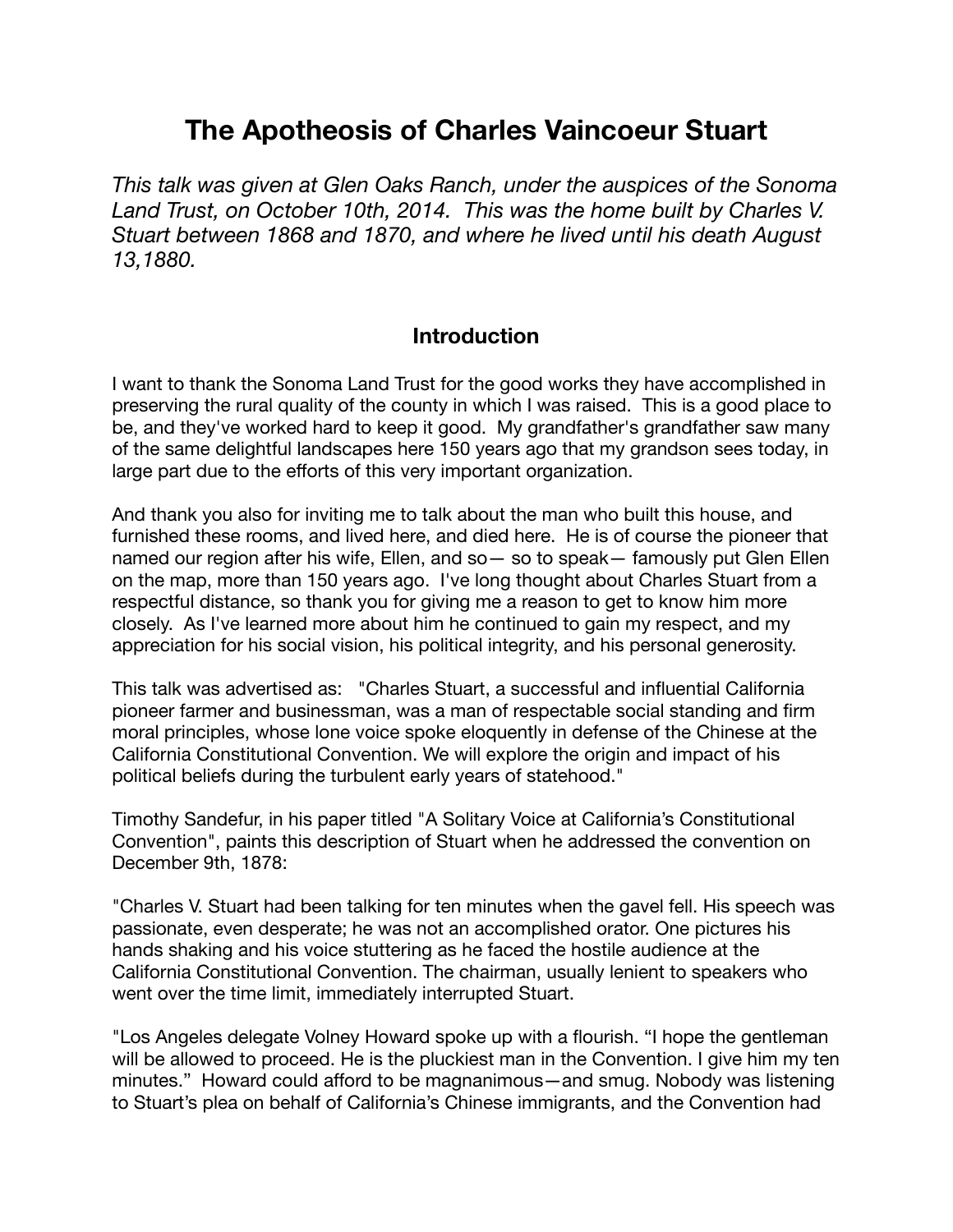long ago made up its collective mind: the Constitution they were drafting would include provisions barring the Chinese from working for any California corporation, and commanding the Legislature to forbid Chinese immigration.

"In the seats of the Capitol Building in Sacramento sat the 156 other Convention delegates—Republicans, Democrats, 'Workingmen', or 'Nonpartisans' like Stuart himself. But of all of them, only Stuart, delegate from Sonoma County, would speak on behalf of the state's most persecuted minority."

I believe Sandefur unfairly characterizes Stuart as unaccomplished, and desperately stuttering— I've learned about a different man. Who he was, and how he had the courage to be the only person to speak in defense of the Chinese, is I think an important thing for us all to know— *especially today*.

My approach to history lies in wanting to understand the people who were here before us on their own terms, as best I can, by examining (as much as possible) their primary documents. History is not about the past, it is what the present contains— and much of what Stuart argued for on the floor of that convention in 1878 deserves being heard again today.

# **The Social and Political Background**

But first let's back up to get a sense of the world of that time, and how its cultural society had evolved.

The foreign settlement of California— first by the Spanish, and then (thanks to that abruptly traumatic event known as the Gold Rush) by the crush of competing cultures from throughout the world— made of this state a crucible, where economic and political elements of many disparate cultures were pressed together like tectonic plates, and a petri dish, where a new society was gradually becoming incubated.

It is important to remember that the Americans could themselves have been described as illegal aliens, claiming the country as their own through Manifest Destiny, marginalizing the natives and resisting as aliens those who would come later. An outline of the decades before Stuart's arrival in California would go something like this:

•1800-1820 there was very little regional activity during the long Mexican revolution against Spain

•1820-30, mission life was established in Sonoma with the arrival of Father Jose Altimira in 1823

•1830-50, with Mexican independence established, there was a transition of power in the state of Alta California from the mission to the presidio, with the arrival of Mariano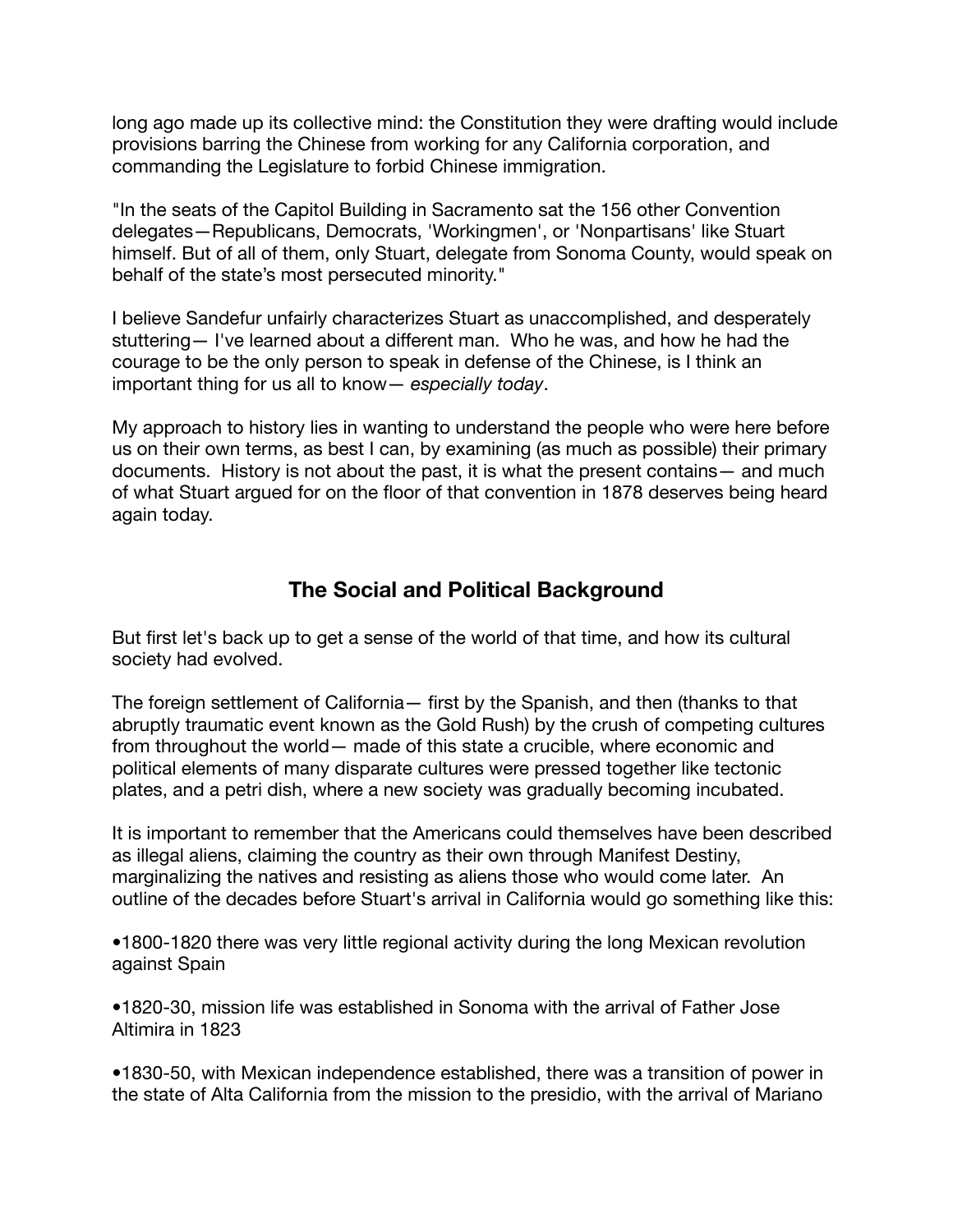Guadalupe Vallejo in 1833 to oversee the secularization of the missions and the redistribution of their lands.

Pioneer explorers and settlers began filtering in from various parts of the world, and there was a great loss of the indigenous peoples through famine, illness, and massacre; and as settlers married into the resident Mexican and Californio families there grew a concomitant increase of European and American influence.

The best and brightest emigrants arrived from a wide variety of cultures, jockeying for survival and control in an inchoate society where, with the gold rush, countryside of California was suddenly inundated by a flood of immigrants, from America's east coast, as well as from across the Pacific.

Chinese workers poured in to work the gold fields, to build the railroads, and to work in the state's agricultural fields. Racial and cultural conflict quickly followed. The cultural differences of the Chinese—and more importantly, their competition for jobs—made them a target for the vilest racism in the state's history.

In 1854, the State Supreme Court declared Chinese people ineligible to testify in the state's courts. An 1850 law had declared that "No Black, or Mulatto person, or Indian, shall be allowed to give evidence in favor of, or against a white man," and Chief Justice Hugh C. Murray explained that "the name of Indian, from the time of Columbus to the present day, has been used to designate, not alone the North American Indian, but the whole of the Mongolian race."

Thus Chinese could not testify. Murray added, sensing the absurdity of his reasoning, "we would be impelled to this decision on grounds of public policy" anyway, because if they could testify, "we might soon see them at the polls, in the jury box, upon the bench, and in our legislative halls."

The Chinese were "a race of people whom nature has marked as inferior, and who are incapable of progress or intellectual development beyond a certain point."

The decision practically legalized violent crime against the Chinese. Mark Twain, who was a reporter in San Francisco in the 1860s, later recalled that his paper refused to publish a news article he wrote about witnessing an attack on a Chinese man in a city street. In California, he wrote, the "Chinaman had no rights that any man was bound to respect [and] no sorrows that any man was bound to pity.... [N]obody loved Chinamen, nobody befriended them, nobody spared them suffering when it was convenient to inflict it; everybody, individuals, communities, the majesty of the State itself, joined in hating, abusing, and persecuting these humble strangers."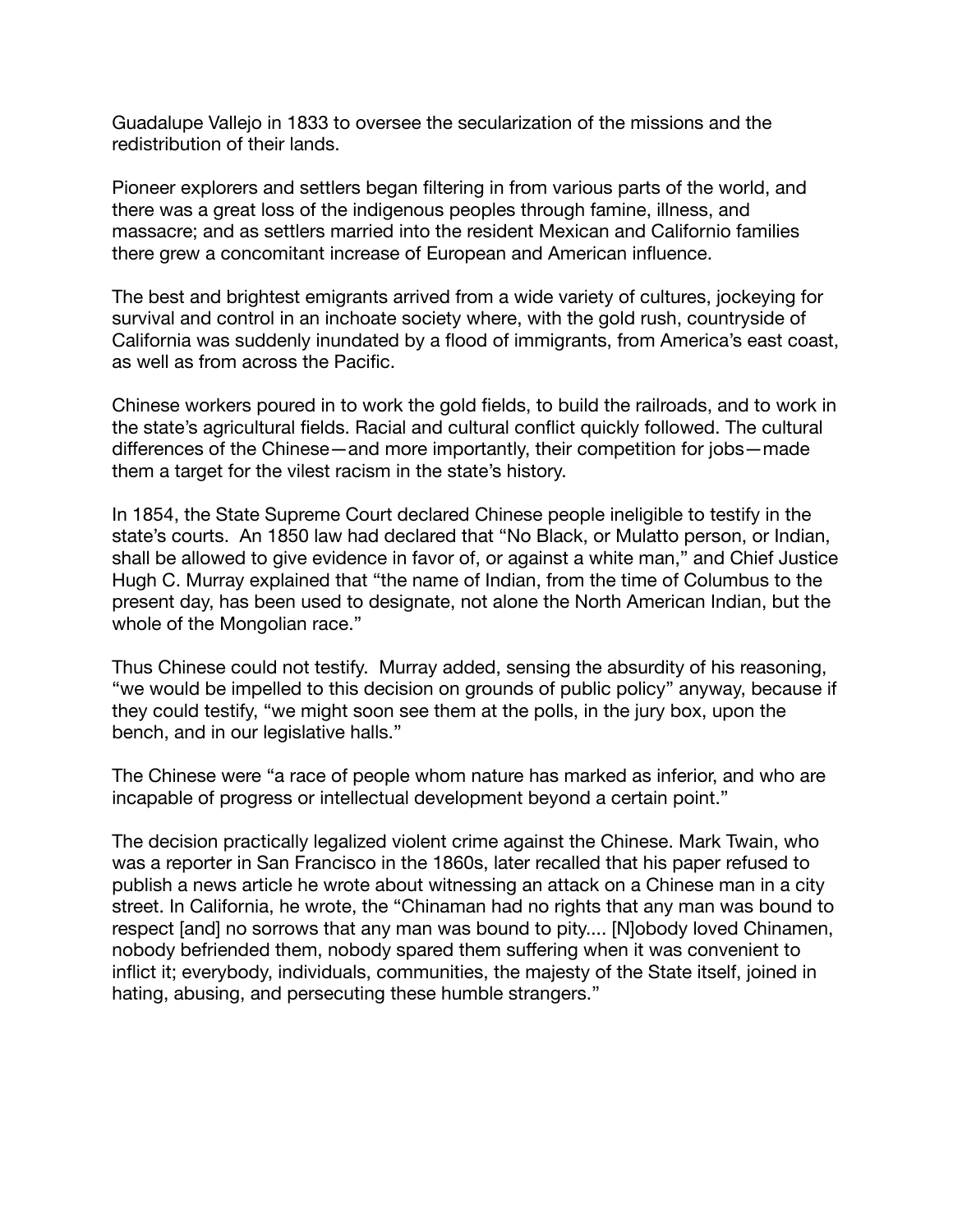# **Farm Boy**

Charles Vaincoeur Stuart was born May 9th, 1819, to Charles and Mary McCormick Stuart in Nippenose Township in Lycoming County, Pennsylvania. He was born into a prosperous and prominent Pennsylvania family.

His grandfather, Charles Stewart Sr., had settled near present-day Williamsport in 1762 at the age of 19, and in 1783 (soon after the mass evacuation called "Big Runaway" of 1778, during the Revolutionary War) he bought 714 acres in Nippenose Township (a name which may have meant "warm place," in a Native American language, or may have referred to the cold weather, when Jack Frost would nip at one's nose, or a notch nipped into the mountain's ridge nearby). Here he raised a family of six, although the region was not really stable until after 1792, when local industry could resume. His eldest son, Samuel, became a notorious local sheriff and member of the state legislature.

His third son, Charles Jr., was born in 1775, at the start if the Revolutionary War; with the war for independence over he became a farmer, and raised eleven children, paying particular attention to their education. By the time his third son Charles V. was born in 1819, the family owned what one contemporary called a "magnificent estate," as well as several slaves. How much land or slaves he possessed is not known, but his home was described as an "old-fashioned brick house... in a conspicuous position overlooking the river near the east end of the Jersey Shore bridge," and his family was prominent enough to "move in the first circles of society."

This region was where the earliest evolution of an American civil society began, as soon as the Revolutionary War was done, where abolition was first legislated in 1780, and social reforms— including suffrage, temperance, and education— began being felt, and where it would grow over the following decades.

Charles V. Stuart (it is not clear when the spelling of the family name was changed, or by whom, but given the middle name there appears to be French influence), later recalled that "my early years was spent on my Father's farm doing the labor usually done by Boys and going to school [probably during the winter months] till my 14th year, when I was placed at the Owego Academy at Owego N.Y."

# **School Boy**

While at the Owego Academy Stuart studied under the famous educational reformer Charles Rittenhouse Coburn. There was in fact an amazing variety of reform movements flourishing in that area at that time— an area known as the "Burned-Over District," after the number of revivals and new religious movements generated there. The term was coined by Charles Finney in his 1876 autobiography to denote an area in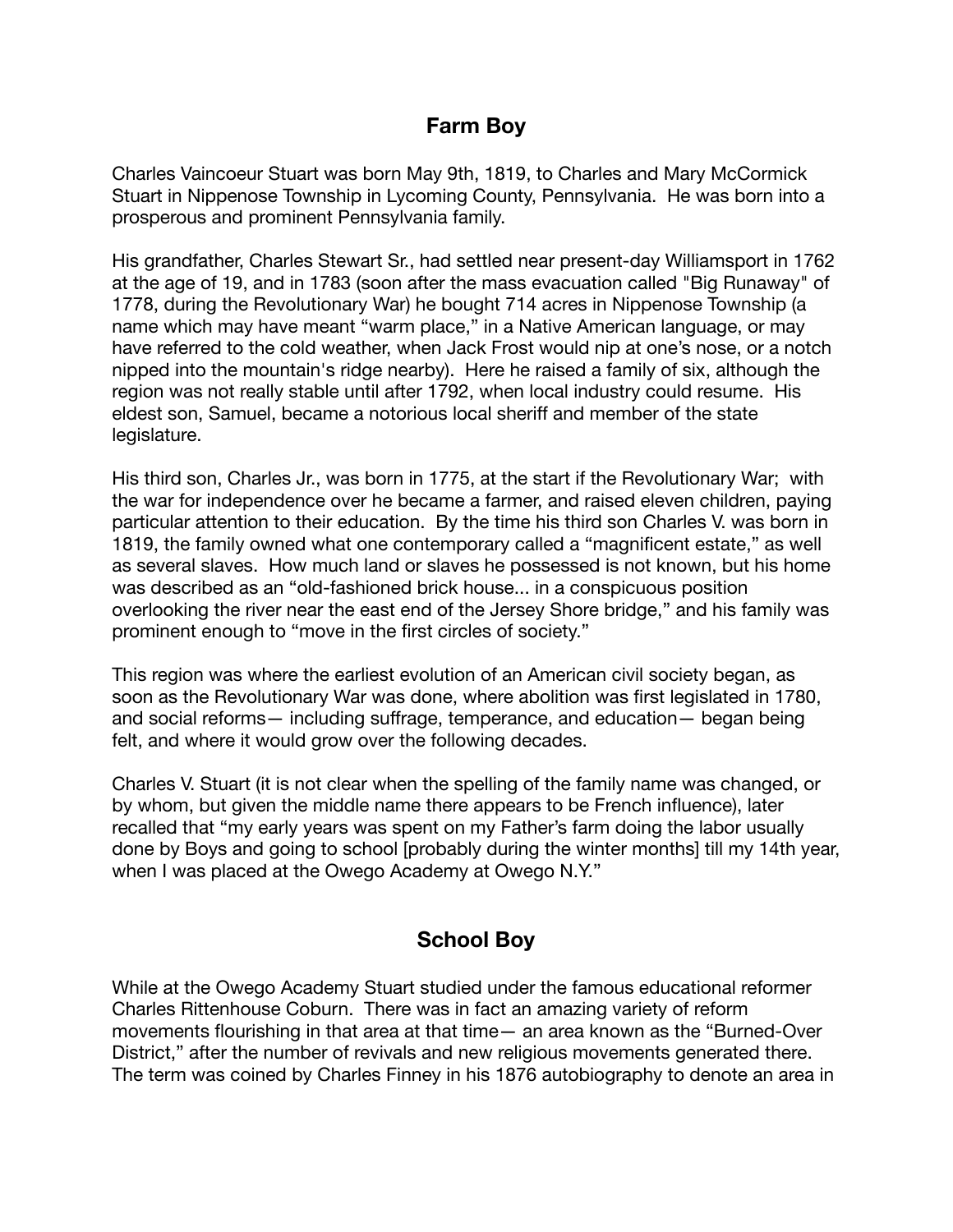New York State that had been so heavily evangelized as to have no "fuel" (unconverted population) left over to "burn" (convert).

The reforms included women's rights, pacifism, temperance, prison reform, abolition of imprisonment for debt and slavery, an end to capital punishment, improving the conditions of the working classes, a system of universal education, utopian social experiments, and the organization of religious communities that discarded private property, improving the condition of the insane and the congenitally enfeebled, and the regeneration of the individual were among the causes during the era. by 1837, when Stuart had finished his studies at Owego, New York had no fewer than 274 antislavery societies.

Stuart was probably deeply influenced by these movements; certainly his moral and literary education was significantly affected. Later in life he would punctuate his speeches not only with Biblical references, but with references to the works of Victor Hugo and Robert Burns, as well, demonstrating a liberal education that proved fundamental to his pragmatic yet literary and even visionary attitude.

# **The Merchant of Ithaca**

Upon graduation at age eighteen Stuart moved to Ithaca, New York, where he quickly became a successful merchant. After two years he had done well enough to take a year off, at the age of twenty, to tour the country, believing his health was suffering from working too hard. Stuart toured the country from Maine to Texas, and from New Orleans to the Great Lakes, and finally returning to Ithaca.

We don't yet know much about these journeys, but travel was certainly becoming easier during this time, and with the development of toll roads and waterways, a better infrastructure employing steamboats and stage coaches began encouraging a far greater interaction throughout the country. Of course this is also that time in life when young people get restless to wander and see the world.

In 1841, at the age of twenty-two, Charles Stuart married Ellen Mary Tourtellot (or Tomlettolle, the spelling being uncertain due to poor scanning of old documents), the daughter of a respected soldier. While in Ithaca they had three children: Robert H. Stuart, Mary Stuart Pickett, and Emily Stuart Stangroom.

After the War of 1812 the British had abandoned their treaties with the Indians, and a series of "removal treaties" were signed in which most American Indians reluctantly but peacefully complied with the terms of the treaties, often with bitter resignation. Some groups, however, went to war to resist the implementation of these treaties, chief among them the Black Hawk War of 1832 and the Creek War of 1836, as well as the long and costly Second Seminole War of 1835–1842.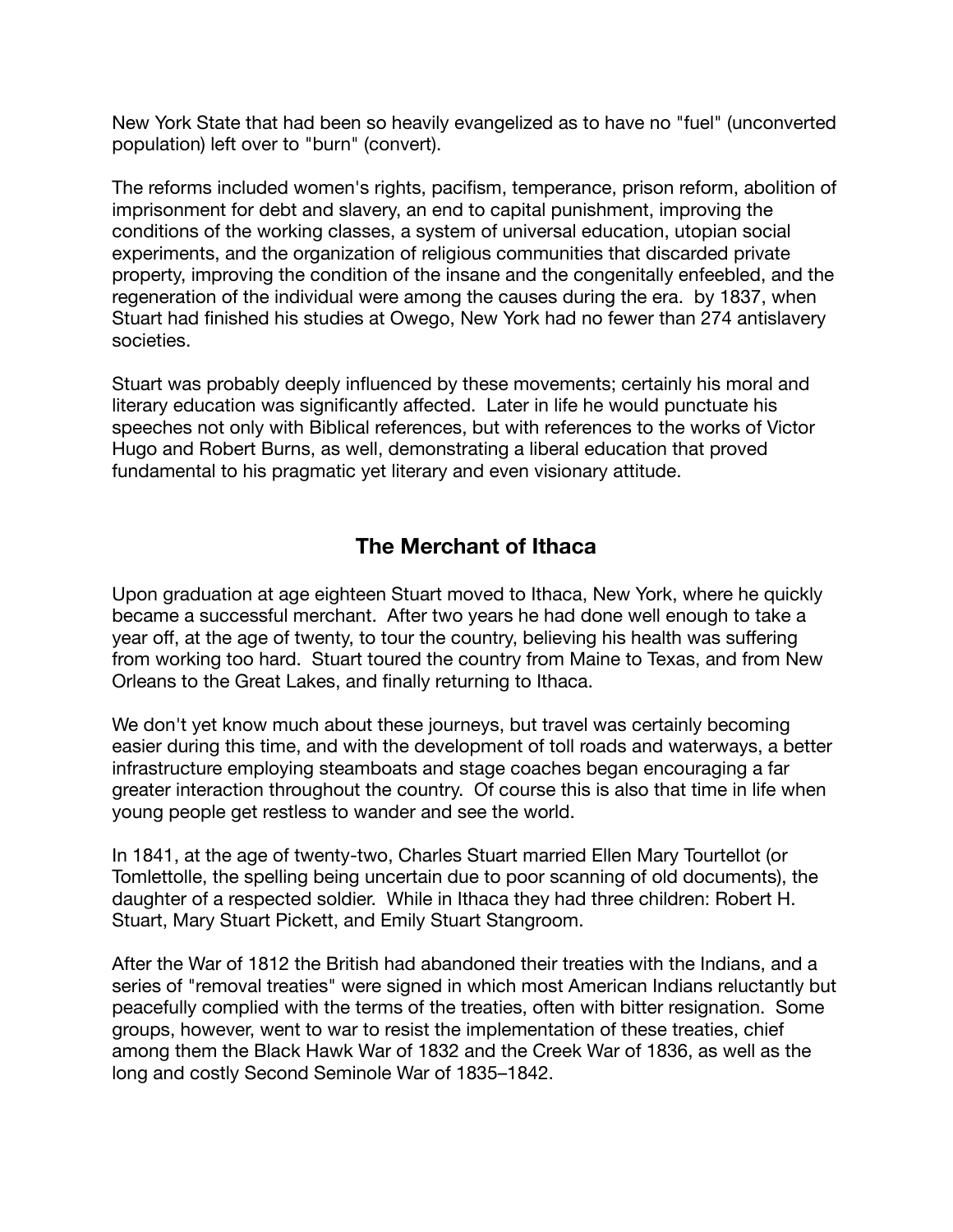Though there were no major Indian Wars in the 1840s, I would guess the strained relationships and occasional incidents between Native Americans and American settlers required a standing army, in which I understand Stuart attained the rank of Colonel.

# **A Mule Train to California**

In February, 1849, at the age of twenty-nine, Stuart joined fifty neighbors in raising \$500 to form the Ithaca Company of Packers, establishing a mule pack train to go to California without the hindrance of the slower ox-drawn wagons. Stuart was elected captain of the train, indicating his position in the community as a prominent and respected leader. Stuart was in fact chosen as Captain of the mule train because, as another member of the train noted, he "had been accustomed to Indian fighting."

The company traveled first to Cincinnati, Ohio, and to Independence, Missouri, collecting supplies. In the words of another member of the expedition, we were "foolish enough to get everything under heaven that we did not want, and nothing that we did. We bought a lot of gold washers, which we faithfully packed... picks and shovels also, and everything you could think of. We commenced throwing away our articles the first day, and continued throwing away until we got to the base of the Rocky Mountains."

They left Independence in April, traveling at first along the Arkansas River toward the base of the Rocky Mountains. On the way they encountered several Indian tribes, one of whom ran off the expedition's pack animals. But the group had no serious conflict with the Indians, and only two cases of Cholera, neither one of which was fatal. Still, the trip was grueling. One member recalled that "we were obliged to subsist upon what we could shoot, our chief article of food being hawks, which we could cook only by boiling."

They picked up some experienced guides in Pueblo, Colorado, and were joined by a group of emigrants from Hannibal, Missouri. It was here that, probably through the advice of their guide, Matthew Kincaid, they took an unusual route to Salt Lake City, according to Stuart's diary traveling "north along the base of the mountains to the Cache la Poudre River in the vicinity of Fort Collins, Colorado, and from there through the Laramie Plains and westward to Brown's Hole at Green River. Then they rode westward via Fort Uintah to the Morman settlements at Provo and Salt Lake City." Cache la Poudre, by the way, means "Hide the powder", referring to an incident in the 1820s when French trappers had to bury their gunpowder there during a storm.

Charles Stuart's diary records this phase of their journey: 'After consulting with him [guide Matthew Kincaid] as to our course and having encountered some of Col. Fremont's men frozen and returning from their unfortunate effort to cross the Toas [Taos] Mountains we changed our course from the White River to the more northerly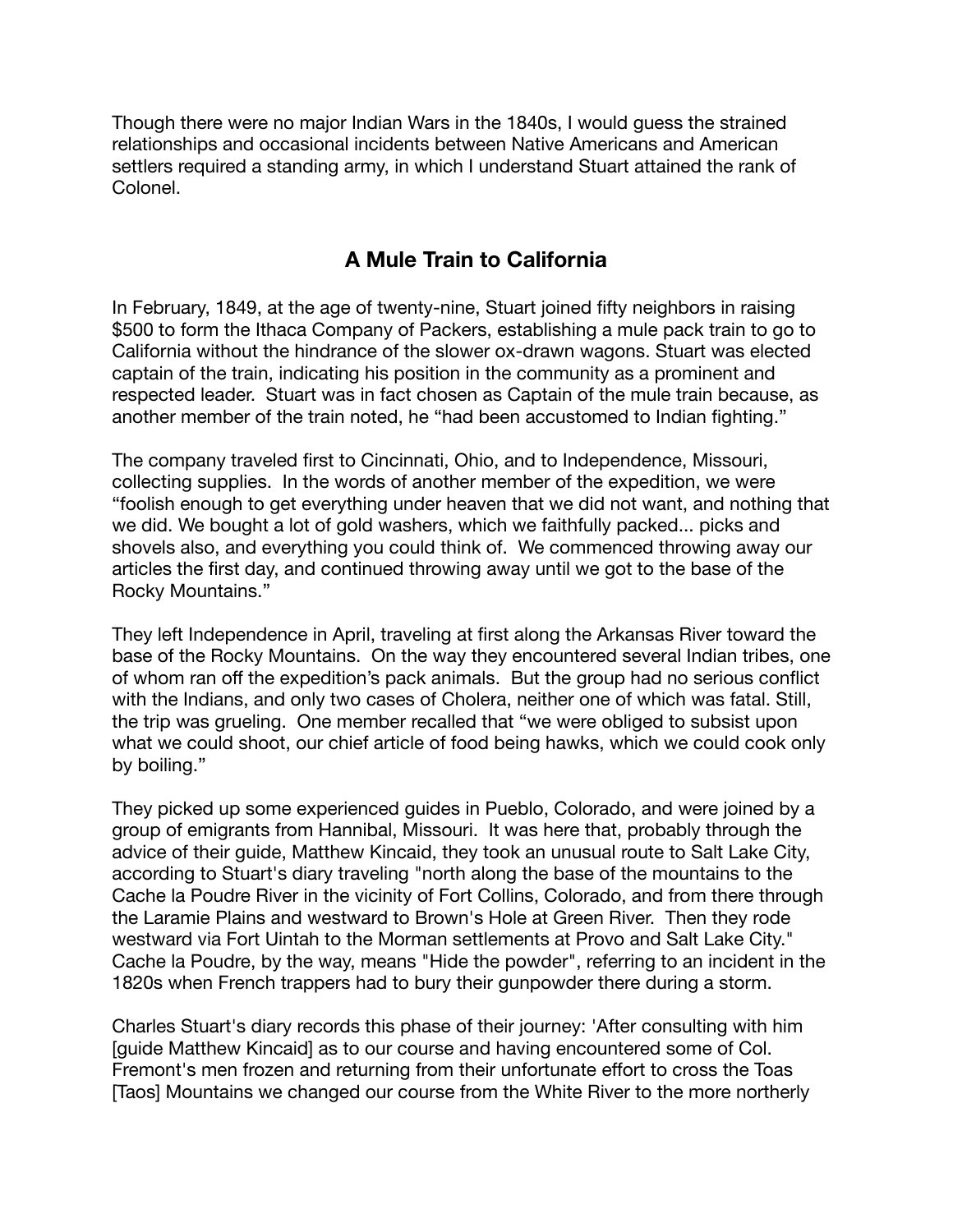pass on the Cache la Poudre or what is called the Medicine Bow & Larrime plain, crossing Green River at Brown's hole and then by Fort Uinte to Utah Lake & Great Salt Lake, here we arrived early in July without loss of man or beast, and no accident. Here we remained about six weeks recruiting our animals, who had become quite worn out and poor from their long journey. During our stay I made the acquaintance of many of the Latter Day Saints, among them their prophet Brigham Young, from whom I received quite marked attention, they giving my company a grand supper & dance at Provo City the night previous to our departure for Los Angeles California."

Stuart himself recalled that the worst part of the trip came between Salt Lake City and the Cajon Pass, near what is now Ontario, California:

"This last part of our journey was one of extreme hardship both for men and animals from Provo City (or Fort as it was then) to the Mohave River is one of the most God forsaken portion of this Continent, the valleys filled with sand and alkalie, the mountain and hills covered with piles of huge volcanic rocks, all the streams, springs and wells, bitter or salt, and no living reptile or insect but its bite or sting is poisonous, whole districts only inhabited by the prairie dog, the owl and rattle snake occupying the same hole and living in harmonious accord but feeding upon what, the Lord only Knows. The last Desert we passed in reaching the Mohave River was one hundred and twelve miles without water only such as we carried in our canteens, on this we lost about 1⁄4 of our animals, abandoned under the scorching sun for food for the Paiute.

After crossing the Cajon Pass, the group spent a few days recovering in Rancho Cucamonga before traveling on to Los Angeles, then through the San Fernando Valley to San Joaquin. Here, the party separated to reach the gold fields each on their own, while Charles Stuart continued on to San Francisco, arriving there November 20, 1849.

# **A San Francisco Farmer and Politician**

In 1849, San Francisco was a chaotic town without a seriously functioning government. Daily arrivals were taking up land by adverse possession— called "squatting"— a source of violent conflict in the state, as thousands of miners declared themselves owners of land that belonged to wealthy absentee landlords.

Stuart recalled that squatting was "an entire new business to me" and, after asking local citizens for advice, he spent "a few days labor in fencing, plowing, and building" with a business partner named Robert T. Ridley. This labor "soon put us in possession of a handsome little plot of about 10 acres affording us an undisputed and pleasant home" on the grounds of the abandoned Mission Dolores. It's interesting to note that Stuart was not too proud to avoid asking for advice, and knew who best to ask, and how best to follow it.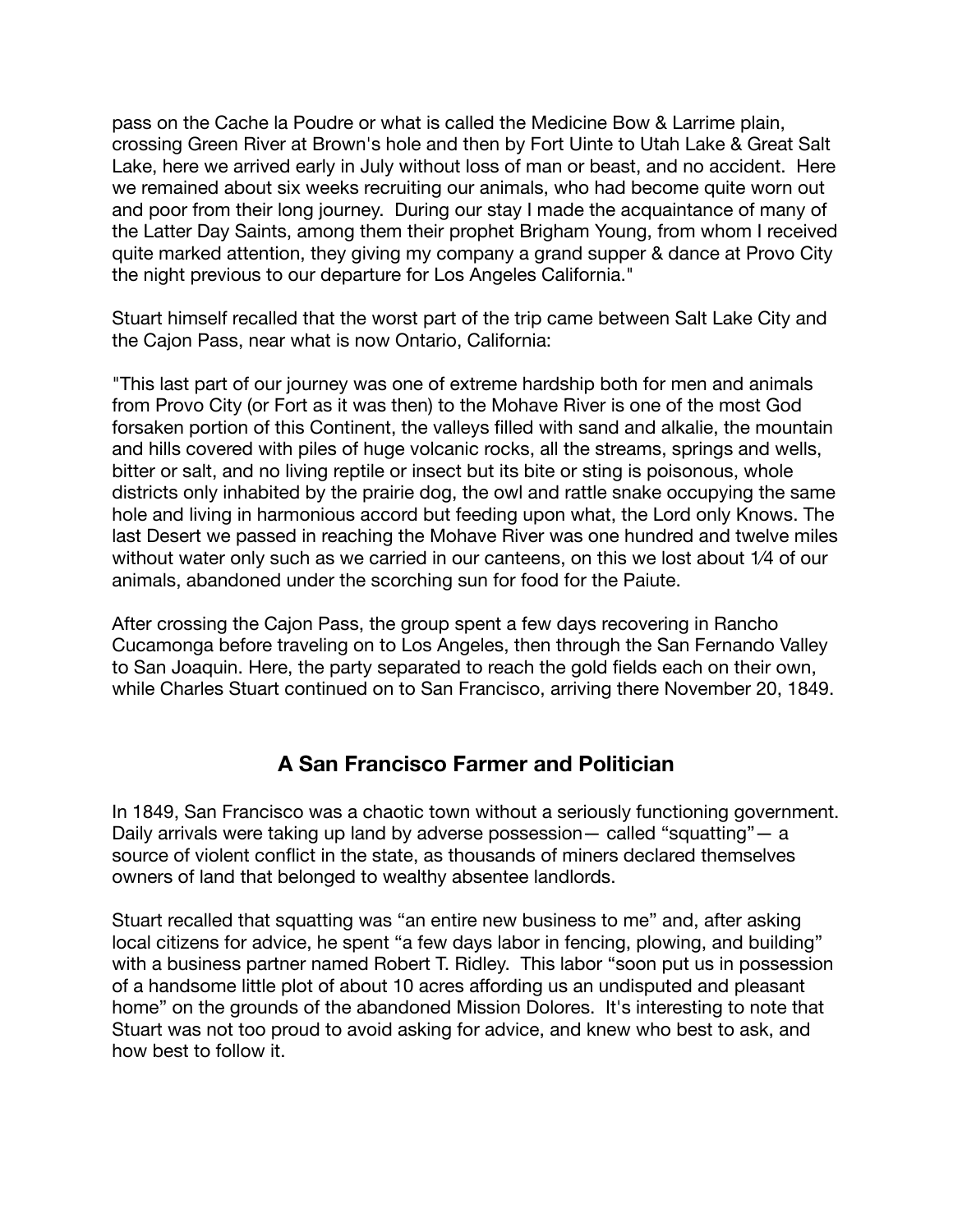Charles Stuart was a pragmatic and practical man, and easily recognized the opportunity to merchandise vegetables in the quickly growing city. Stuart began farming 40 acres nearby with partners I. N. Thorne and John Center. They constructed a house on that property, and dug a canal several hundred feet long to accommodate boats from the nearby creek.

Shortly afterwards, Stuart and business partner Robert T. Ridley established a tavern called the "Mansion House". It became a landmark in San Francisco, catering to travelers and local citizens who were especially fond of the "milk punch." The tavern was successful, and Stuart continued operating it long after Ridley's death in 1851. Ridley was an English immigrant who had married the daughter of a prominent Mexican citizen, and was an old hand at running taverns, but he drank himself to death by the age of 32. Stuart on the other hand did quite well for himself, and developed a reputation sufficient to be elected to the City's first Board of Aldermen in 1850, as the new city began settling down to govern itself.

Stuart continued operating the Mansion House for twenty more years, while continuing to sell his farm produce and investing in real estate, during a time when fortunes were quickly gained and lost by less conservative investors. He was already prosperous enough in 1851 to build the first brick house in San Francisco, on the corner of 16th and Capp Streets.

It is not clear when Ellen joined him. I believe she came with the children by ship through Panama, or around the Horn, which would have taken a year or two, after hearing he had successfully settled in. By 1853 she and Charles were living in the brick house; their son, Charles Duff Stuart, was born there in 1854, and three daughters followed: Antoinette in 1856, Ida in 1859, and Isabel in 1863.

Although he had been "reared in the Democratic faith," Charles Stuart enthusiastically supported Abraham Lincoln and "ever afterward acted with the Republican party." In 1854, he ran for the state assembly, but was not elected. Theodore H. Hittell, an historian contemporary with Hubert H. Bancroft, wrote in 1897 that Stuart "had never been in the political arena; politics was distasteful to him, and he knew little of political movements and nothing of the management and plans used for self-preferment."

This captures Stuart's forthright stance as an idealistic community organizer, sensitive to the needs of social reform, but it exaggerates his unwillingness to participate in politics. Historians have since noted Hittell's own independence and resistance to collaboration with Bancroft, and suspect his accuracy. Josiah Royce— himself a respected historian— wrote "No historian can gain by stubborn independence, or by ignoring fellow-students merely because their books are published at nearly the same time with his own."

Stuart's business interests extended far beyond the Mansion House: for a while he leased the New Almaden Quicksilver Mine in Santa Clara County, the first mine in California and among the wealthiest, since quicksilver (mercury) was an essential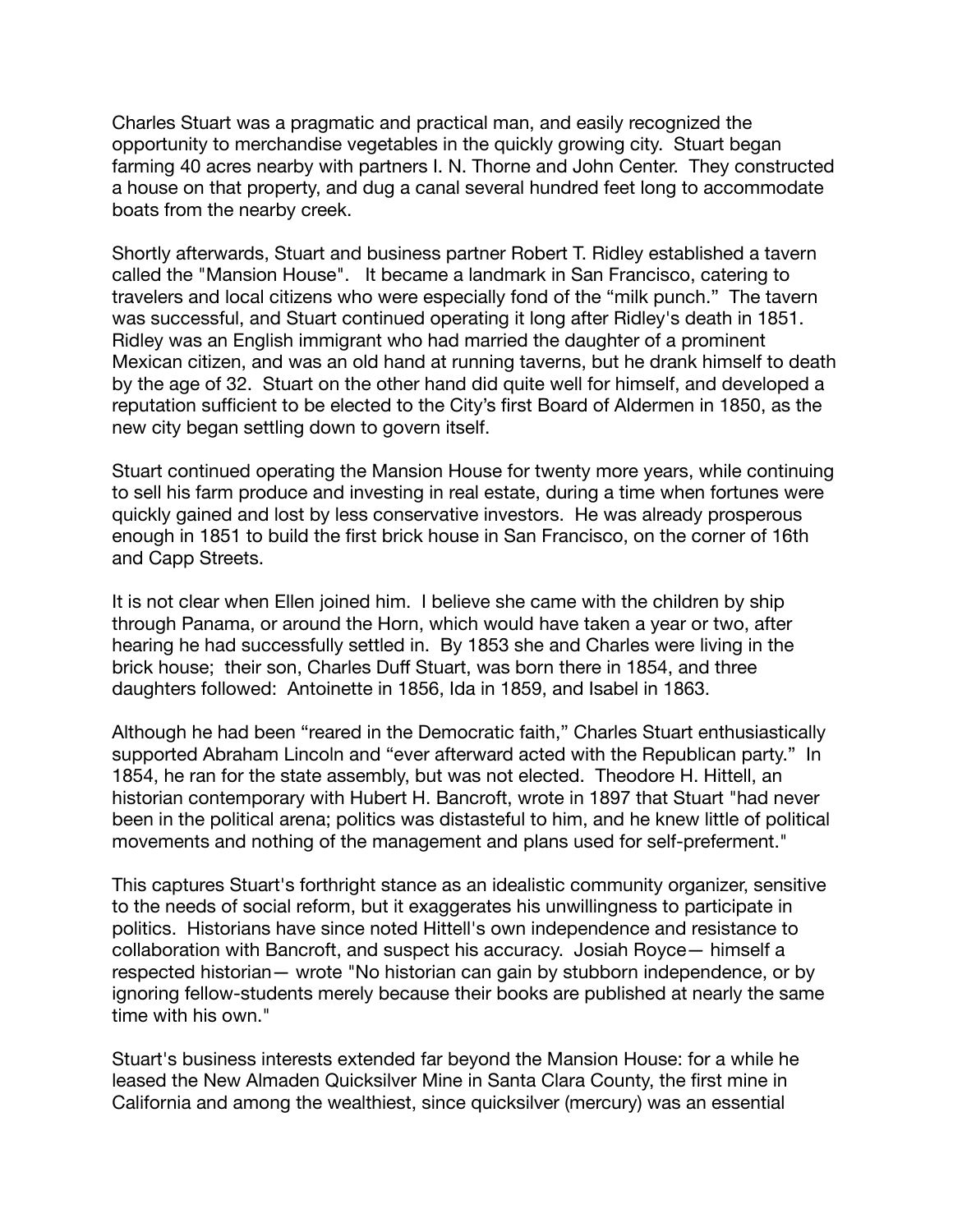ingredient in the process of extracting gold from ore. But, frustrated by "expensive and vexacious law suits" over ownership of the mine, Stuart sold his interest and continued pursuing agriculture instead, building extensive vegetable gardens in San Francisco, including fruit trees imported from New York.

#### **A Sonoma Valley Country Gentleman**

Stuart's rapidly expanding real estate investments brought him finally to Sonoma Valley in 1858 and— like several other San Franciscans that pioneered Sonoma Valley, such as his friend and partner Dr. J. B. Warfield, and the family of George and Martha Watriss— he began buying property in several complicated transactions. We have Peter Meyerhof to thank for discovering deeds dated between November 1858 and December 1860, which include no less than ten different properties within the city of Sonoma.

Other purchases are also noteworthy, demonstrating what Peter believes is "the independence of spirit one might expect from Charles Stuart." These included purchases of the same property from various different supposed owners, ensuring— I suppose— indisputable ownership.

On September 3, 1859, he signed a deed to purchase the entire Agua Caliente grant, including this ranch, from Gilbert Grant for the grand sum of \$300. This was of course the original land grant given to Lazaro Piña by Governor Alvarado in 1840, described in the deed as extending from the city of Sonoma up to the Wilson grant known as Los Guilicos, and from Sonoma Creek to the ridge of the Mayacamas Mountains, bordering on George Yount's ranch in Napa Valley.

On December 30th, 1859, Stuart purchased an incredibly imprecisely bordered piece of land somewhere south of Santa Rosa from Christian and Susan Weise for \$2,000.

On June 25, 1860 he bought a huge and vaguely described parcel (that sounded to Peter like most of the present Glen Ellen), from Thomas Davies for \$1. A few weeks later, July 9th, 1860, he bought what sounds like an adjacent parcel, again from Thomas Davies, for \$250.

The next purchase by Stuart on December 27, 1860, is still more fascinating, and perhaps (Peter believes) indicative of something unique in the Sonoma Valley. He paid \$100 for a large parcel (most of Glen Ellen up to the Mayacamas and so, once again, this parcel upon which he built his home) to none other than Jesus, Francisco, Luis, and Clara Piña (as well as Clara's new husband Guillermo Fitch, and also to Jose Berreyessa). These were the descendants of Lazaro Piña, whose original Agua Caliente rancho had been claimed by General Vallejo before he famously exchanged it with Andres Höppener for piano lessons in 1846.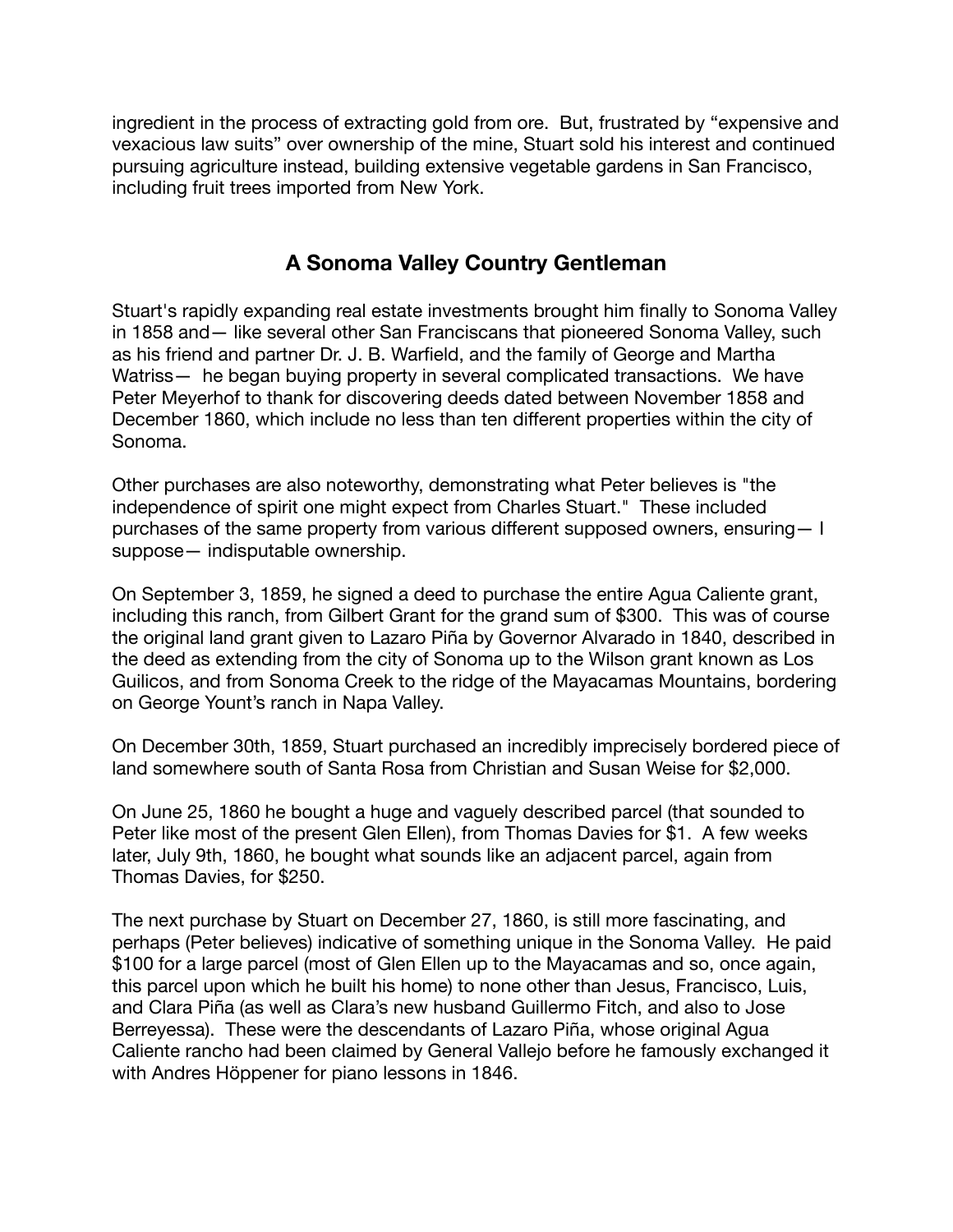Essentially, Charles Stuart purchased his ranch in Sonoma Valley several times, from several people, to ensure his ownership of the land.

Although Stuart had purchased this ranch September 3rd, 1859, he did not begin building this home for his family until almost a full decade later, in 1868. Like many people of the time, and as many do even today, he maintained his home in San Francisco while developing his country estate. His focus was upon local viticulture, exploiting, as he said, "the fact that we could produce grape vines without irrigating." By 1863, Stuart was growing 40 acres of vineyards on his Sonoma County property, a number that would more than double by 1880.

In 1870 the family moved into this grand home, described as "one of the finest and most convenient homes in the valley," and it became a center for social entertainment. The ranch house was made of stone quarried on the property, and probably constructed with Chinese labor. A barn and other outbuildings were also built of stone covered with plaster.

A railroad line was extended to the land and a small town, also called Glen Ellen, began to grow. In a typical display of chivalric and socially altruistic cooperation, Stuart renamed his ranch Glen Oaks to avoid confusion. A photograph of the house in 1870 shows several workers among the vines and barrels, with the imposing farmhouse in the background. A pencilled caption reading "Glen Oaks Ranch 1870, home of C.V. Stuart," appears to be in Stuart's handwriting.

No photograph of Stuart is known at this time to exist. An undated picture owned by the Glen Oaks Historical Society, however, depicts a man in a broad-brimmed hat standing at the gate dividing the main house from the barn. Although it is impossible to tell whether this is a picture of Stuart, it bears some resemblance to the photograph of Stuart's grandfather, Charles Stewart— with the same prominent cheekbones and recessed chin. But the picture could also be of his son Charles Duff Stuart— if it is of any Stuart at all.

Glen Oaks Ranch prospered, and Stuart was able to send his son, Charles Duff Stuart, to the University of California at Berkeley; this perpetuated his belief in the value of higher education.

In 1906, a novel written by the younger Stuart titled *Casa Grande* was published. The book is worth reading, because it is based upon his memories of Glen Oaks as a young man. Admittedly a rhapsodically sentimental romance characteristic of the times, it still lends great insight into the nature of the times and the character of his father. Charles Duff was sixteen when they had moved into Sonoma Valley, and twenty-six when his father died some ten years later.

It's interesting to note the silent yet attentive presence of the previous peoples of the valley, the Indians working the fields and the Californio servants in the big house. A certain sympathetic understanding of their tragically diminished circumstances can be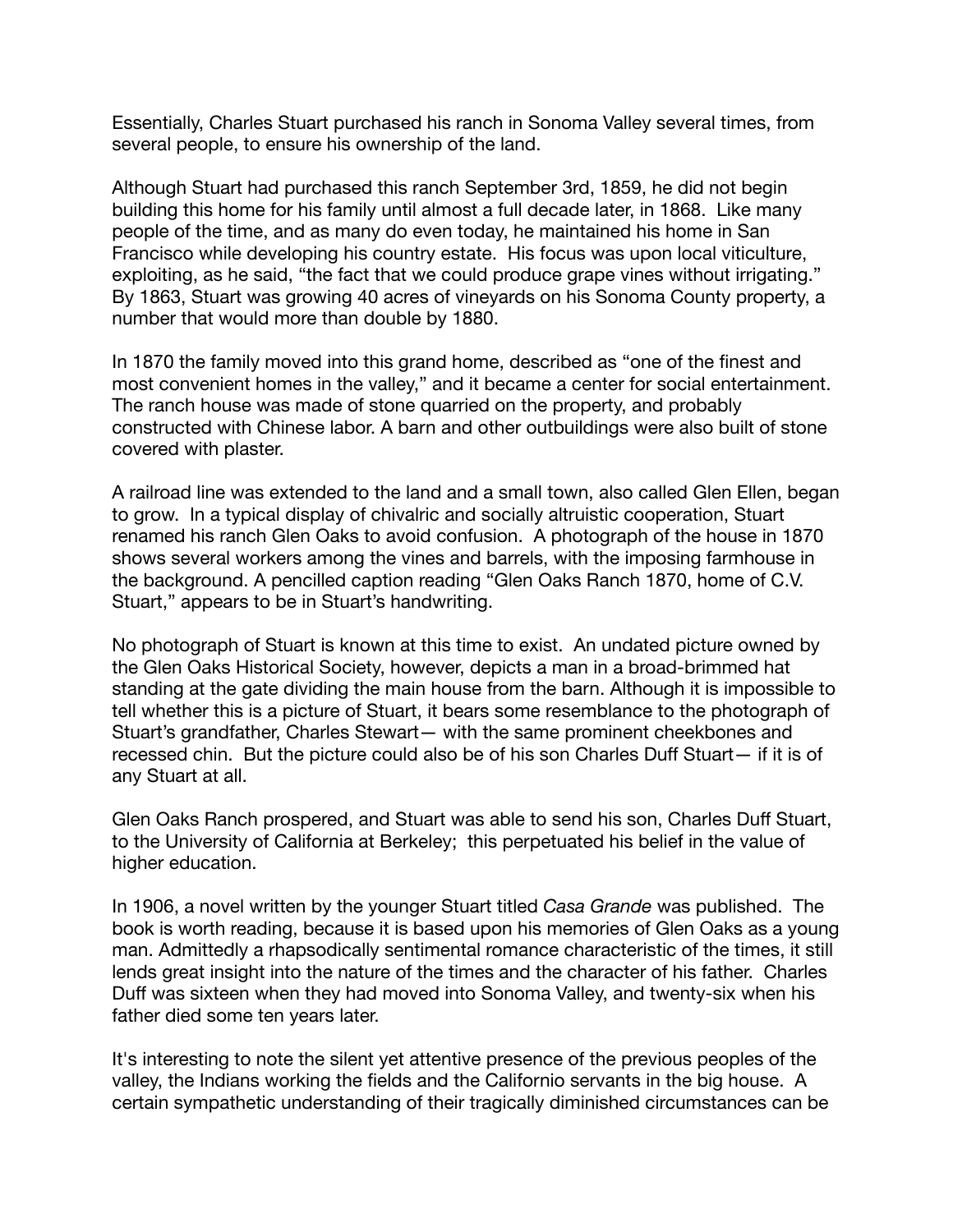read between the lines. And yet the Chinese are remarkably absent from the narrative. It's as though the Chinese Exclusion Act was even at work in this work of fiction— but it's quite understandable, given the times in which it was written.

# **Nativism and Immigration**

Among the worldwide arrivals to California following the Gold Rush were the Chinese, who had fled the outbreak of the Taiping Rebellion against the Manchu dynasty in 1851. 25,000 were in California that year, and signs of racial conflict was beginning to be felt. In 1852 state legislation enacted a burdensome foreign miner's tax that focused particularly upon them, while the California Supreme Court formally denied them various civil rights. Still, while the railroads were being built, the Chinese were allowed to enter California for several years, with increasing discrimination and decreasing opportunity.

After the railroad was built many of them returned to China, but many others remained to build the structures we find throughout the area— the boundary walls, the barns, and the fine homes. An elderly Chinese woman recently stopped by my cabin recently, looking for the buildings her grandfather had helped build. We stood together at the stone foundation of the Chauvet cellar, her hand resting on the stones still there, and talked about his life here and his return to China, a wealthy man for his labors here.

By the late 1870s, conflict over the Chinese had reached a crisis level. Native-born whites and European immigrants accused the Chinese of being dirty and spreading disease; they refused to assimilate, and used strange potions like opium. They degraded the progress of Christian civilization, the whites complained, and missionary work was hopeless. Most importantly, though, the Chinese competed for work with white laborers, driving down wages. These lower wages, argued anti-Chinese writers, forced white laborers into poverty and white women into prostitution.

Leading the demand that "The Chinese Must Go!" was the Workingmen's Party, a political party formed out of the disbanded International Workers of the World. The I.W.W. had been founded by Karl Marx in 1864 but its power in San Francisco had quickly failed. The Workingmen now supported a platform combining nativism and opposition to corporate power. Alongside social conservatives who worried about the influence of Chinese culture, the Workingmen successfully called for a Constitutional Convention to put down "the heathen Chinee."

Dennis Kearney, a laboring man of rare personality and strength, was in California at the time. His remarkable oratorical powers gave him great influence among the workers; nor did he fail to criticize Governor Stanford and the other capitalists, particularly those employing Chinese, in the bitterest terms. By his opponents Kearney was characterized as developing into "a violent revolutionist", while his friends termed him the "great and efficient apostle of the laboring classes of California.' Kearney was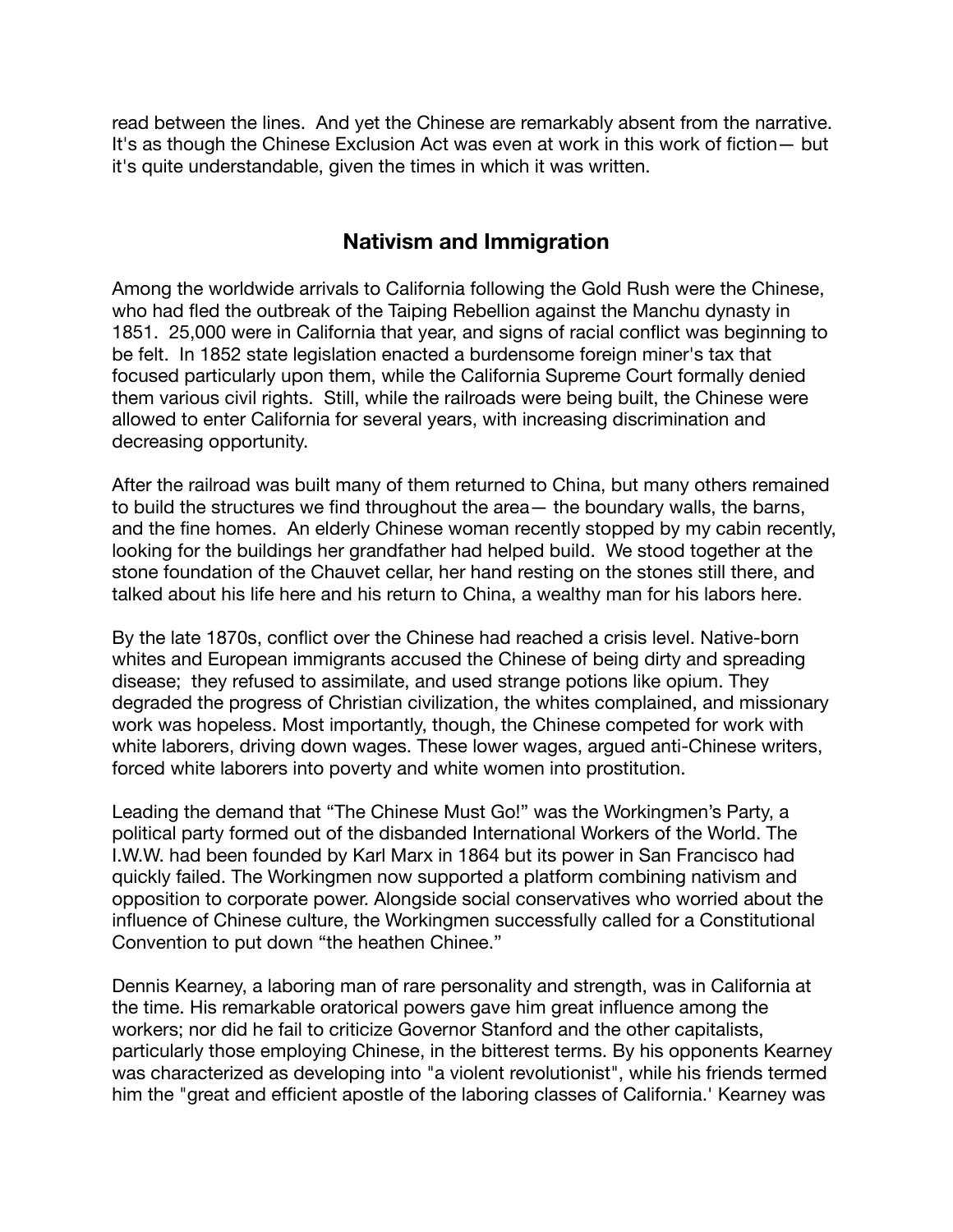the moving spirit in organizing the Workingmen's party. Its power in San Francisco was enormous, and in some other portions of the state it was very strong.

# **A Delegate to the Convention**

The first California Constitutional Convention was held in Colton Hall, in the city of Monterey in September and October 1849, in advance of California attaining U.S. statehood the following year. It seems to have been a rather quickly drawn up document that clearly needed revision, as the increasingly complex impact of statehood gradually demonstrated.

The second and definitive California Constitutional Convention was held in the new state capital Sacramento from March 1878 to March 1879. This later constitution took a full year to finalize, and was not ratified until May 7, 1879. Today it is known as the third longest constitution in the world, and has been described by many as "the perfect example of what a constitution ought not to be".

Why Stuart was elected to the Convention can only be guessed at. By 1878, he was a prominent, wealthy citizen, with a reputation as a genuine 49'er and a shrewd businessman. His life story was known, but his political views were not, nor his opinion about the Chinese. We do know that he described himself as a Democrat who changed parties to vote for Lincoln, as had eight others in Sonoma County. But whether his neighbors knew it or not, Stuart was wise enough to see the danger that anti-Chinese sentiment posed to the farming trade. He did not list himself at the convention as either Democrat or Republican, nor of course as a Workingmen, but as an independent "Nonpartisan ".

The Constitutional Convention opened on September 28, 1878. The delegates included many prominent Californians, including David S. Terry, former Chief Justice of the State Supreme Court, who had resigned his seat after shooting California Senator David Broderick to death in a duel. (Terry himself would be shot to death in a Fresno tavern by the bodyguard of United States Supreme Court Justice Stephen J. Field.) Terry was only one of many populist delegates who demanded changes in the state's property laws and corporate regulations.

Other delegates were even more unashamedly radical. Los Angeles delegate Charles Ringgold, for example, frankly denounced the United States Constitution as "a political abortion" which had "outlived its usefulness." This was, of course, the nationally emotional time that was leading up to the Civil War.

Remarkably, anti-Chinese delegates openly admitted that they despised the immigrants because they were smart and worked hard. As one Chinese worker recalled, the Chinese "were persecuted not for their vices but for their virtues. No one would hire an Irishman, German, Englishman, or Italian when he could get a Chinese,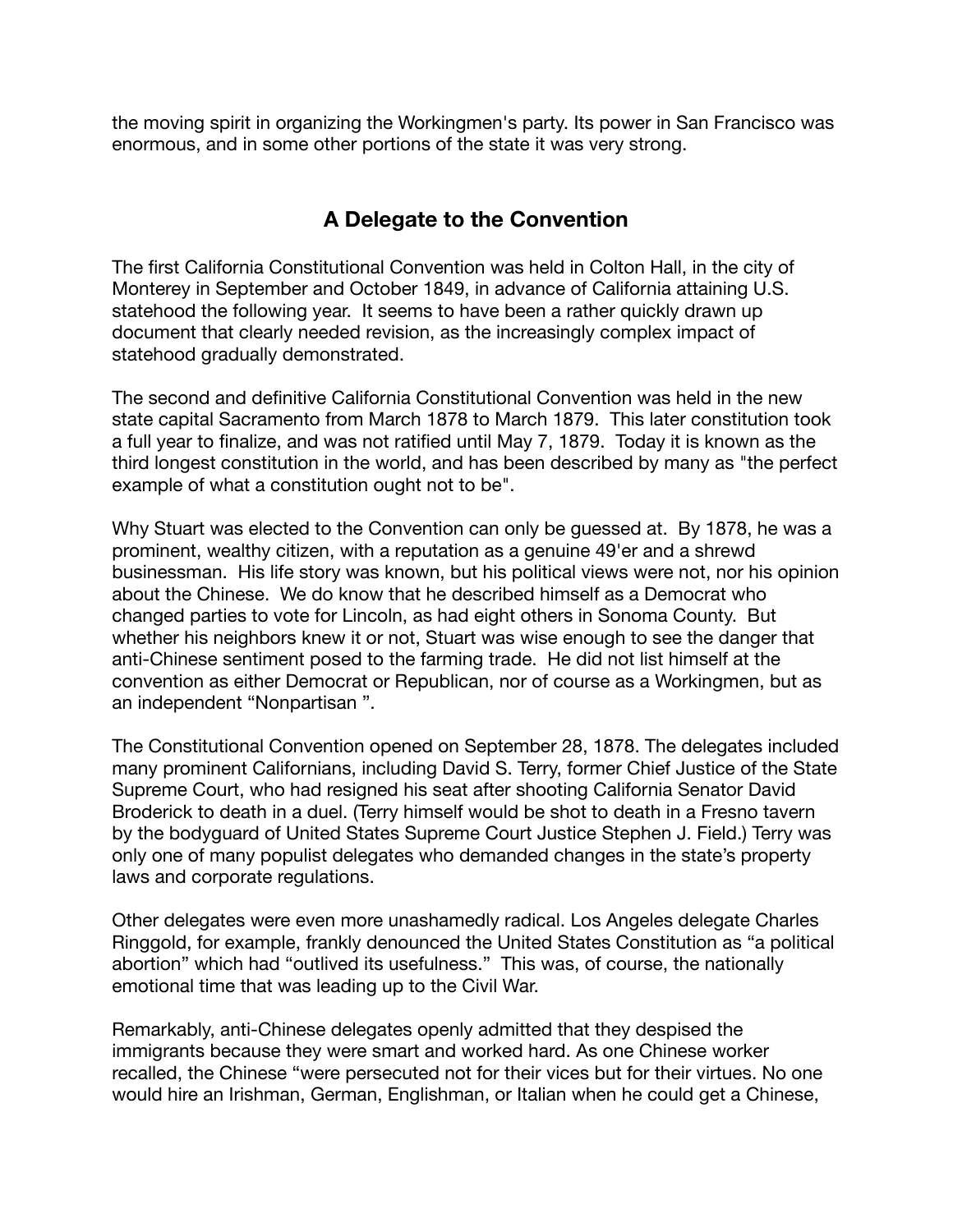because our countrymen are so much more honest, industrious, steady, sober, and painstaking."

The delegates acknowledged this. "The Chinaman is the result of a training in the art of low life," said delegate John Miller. "The result of this life is a sinewy, shriveled human creature, whose muscles are as iron, whose sinews are like thongs, whose nerves are like steel wires, with a stomach case lined with brass, a creature who can toil sixteen hours of the twenty-four; who can live and grow fat on the refuse of any American' laborer's table... The white man cannot compete in the field of labor with such a being as that... If the white man is to compete with the Chinaman he must adopt a cheaper style of dress, he must inure himself to the cold, he must labor in the night; sleep shall not come to his pillow until the midnight bell tolls the solemn hour. He must arise at the first gray streaks of dawn and at his work. Then what shall be his food? No longer the savory meats, the pure, white bread made by willing hands. No! He must live as the Chinaman lives; work as the beast works; there can be no recreation, no rest, nothing but toil... Our civilization has bred our people to a certain style of life, which to give up is to surrender all that makes life worth living."

Volney Howard agreed. "Our own security requires that we should turn this tide away from California," he told the Convention. "If they continue to come in the numbers in which they have been arriving, they will in no time, and at a distant day, drive out the free white laborers by their merciless system of competition, which must inevitably result in their getting the possession and control of the country... It is impossible for the white laborer to compete with him, and as a consequence, he drives off the white man and monopolizes the labor market."

Delegates competed for ways to exclude the Chinese from the competition for labor. One delegate favored "hamper[ing] them in every way that human ingenuity could invent, so that the 'heathen Chinee' himself would see that it was getting too hot for him to attempt to try to make a living here."

Others advocated licensing laws to forbid the Chinese from getting jobs, or laying heavy taxes on all Chinese immigrants, or confiscating the property of corporations that hired Chinese workers, and even forbidding the bodies of dead Chinese workers from being returned to China. (The Chinese believed their bodies must be interred in China, and would save their earnings to pay for repatriation.)

At one point, the Convention engaged in a particularly cruel joke. After deciding to exclude anyone who was "not capable of becoming a citizen of the United States" i.e., Chinese immigrants—from owning property, the convention returned to discussing the Bill of Rights. When the delegates came to the clause, "All men are by nature free and independent," the following exchange took place:

[Charles O'Donnell of San Francisco]: I move to amend by inserting after the word "men," in the first line, the words "who are capable of becoming citizens of the United States."

[Thomas McFarland of Sacramento]: I second the amendment. [Laughter.]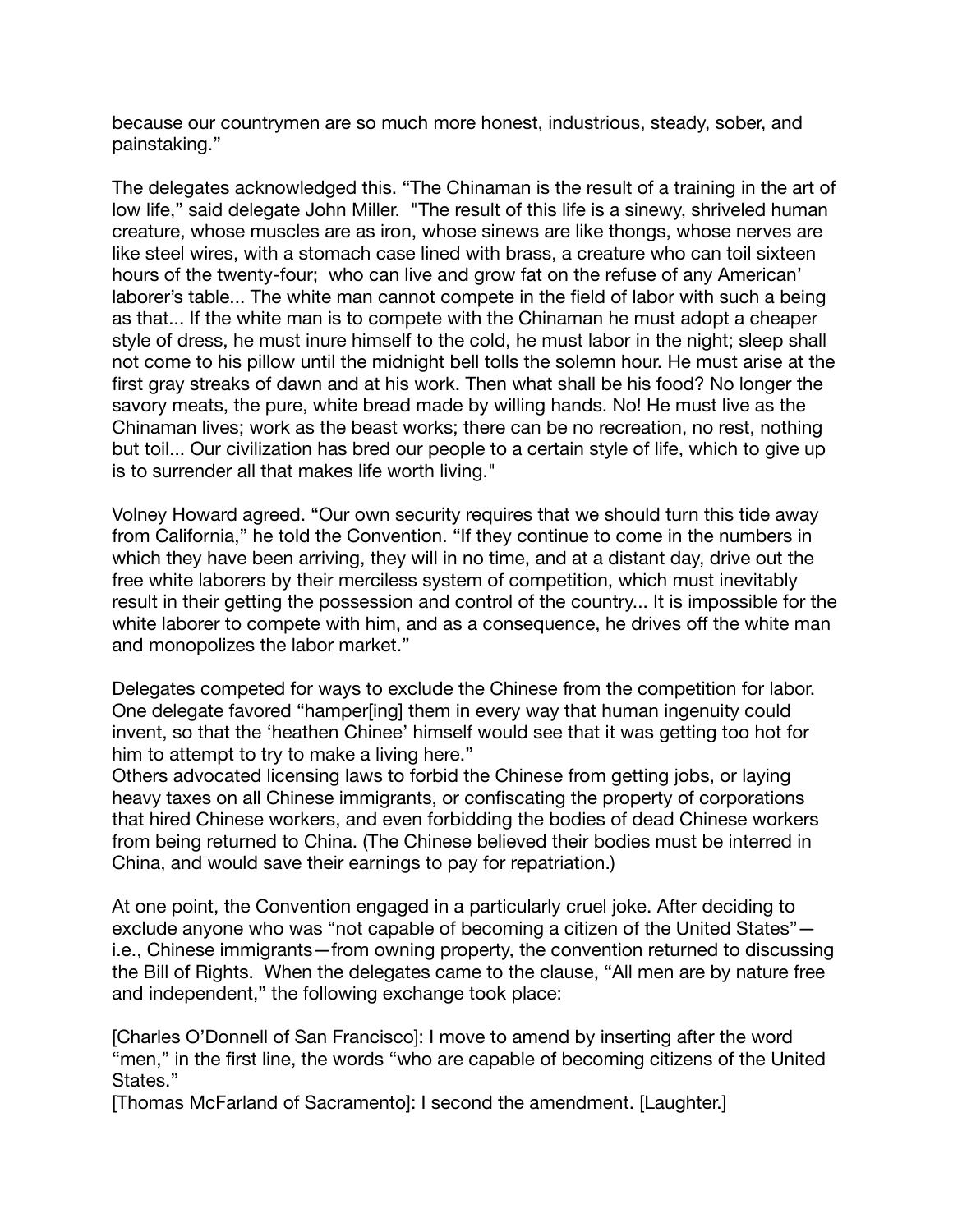The Chairman: The Secretary will read it as amended. The Secretary read: "All men who are capable of becoming citizens of the United States, are by nature free and independent."

The motion failed, but the fact remained. Finally, on December 9, 1878, Charles Stuart spoke up. "I have been a patient listener in this Convention," he began, "and have not been on the floor since its first organization—over two months ago. I have heard what was said with a great deal of instruction— sometimes; and sometimes with disgust and disappointment."

In a brief speech of four paragraphs, Stuart described his arrival in California, his work as a farmer, and his opposition to any state efforts to defy a federal treaty that permitted Chinese immigration.

He was interrupted by O'Donnell. "You say you have employed hundreds of men; have you not employed hundreds of Chinamen?"

"I have, sir, thousands of them, and hundreds and thousands of white men, too," Stuart answered.

"I thought so," sneered O'Donnell.

"That is what I am coming to now," Stuart continued. "There is not a man in California in my profession, that of farming, but what employs, directly, or indirectly, the Chinaman. The Chinaman becomes your cook, the Chinaman becomes your servant, he becomes your hewer of wood and drawer of water, even in the City of San Francisco."

Stuart recalled the celebrations in San Francisco when California was admitted to the Union, over a quarter century earlier. Stuart had watched the parade from the Mansion House. "[T]he Chinamen, few as they were, were admitted to a post of honor, and they followed the officers of the State and city in the parade," Stuart recalled. But since then, racial hatred over competition for jobs had poisoned the state."

The problem was not that the Chinese were racially inferior, but that white men did not want to compete: "White men we have plenty of here," he said, "We have thousands and tens of thousands of white men traveling this State and the United States, voluntary idlers—not involuntary. We have a class of so-called white laborers that have never worked, never intend to work, and never will work."

Banning Chinese immigration was unconstitutional, Stuart argued; it was a federal matter, and states could not interfere. He spoke nervously, trying to remember all his points: "I am somewhat unaccustomed to this kind of business," he said. "Consequently I am going to leave that to others who are better posted than myself after a while."

But then he came to his larger point, and the shorthand reporter captured his words as well as the audience's reaction: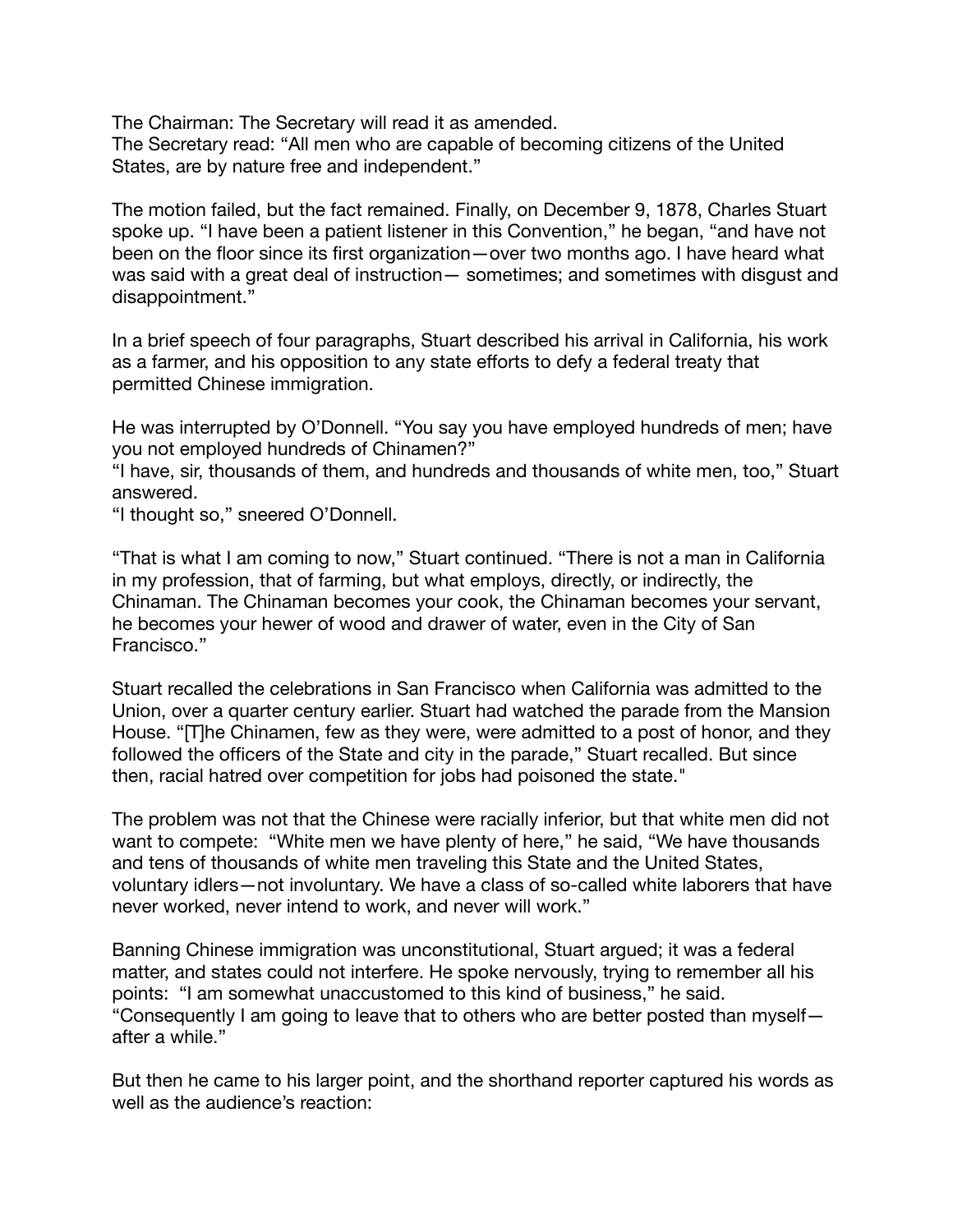"Chinese immigration is injurious to the country, is it? Chinese immigration to the country has made it what it is. [Derisive laughter.] Labor has made it what it is... It has been labor that has cleared up farms, that has planted fruit trees, that has built cities, that has done everything except the mining, and even then, the tailings we always used to rent to Chinamen in early days. Everything has been done by this labor.

"Mr. Chairman: a year ago last Summer about twenty or thirty white men came up near my place. I went down with others to employ them. I wanted fifteen, I think; another wanted ten or twelve, and so on; and we took them all. After a little they inquired: 'How much will you give?' 'A dollar a day and board.' They wanted a dollar and a half.... They did not want work. They would sooner go to San Francisco afoot; sooner go back to their beer."

The house grew increasingly agitated at Stuart. Charles Beerstecher of San Francisco rose to attack: "I would ask the gentleman if he considers one dollar a day and board fair wages?"

Stuart replied, "it is fair wages. You can get them East for twelve and fifteen dollars a month—that is half a dollar a day."

James O'Sullivan of San Francisco rose for his turn: "I venture to say that the gentleman is an employer of the Chinese," he said.

"Yes," replied Stuart.

"Yes: I knew it the first words that fell from his lips," replied O'Sullivan, "that he had such a hatred of his white fellow man—"

"No," interrupted Stuart, "I employ white men too."

"Keep order!" shouted the Chairman.

The delegates swarmed like hornets, rising to ever greater fury over the Chinese. They were starving white families, they were monsters who were obliterating Western civilization. And, again, they worked hard for little pay.

"If the white man works for a dollar a day," Beerstecher complained, "the Chinaman can work for fifty cents; if the white man can work for fifty cents, the Chinaman will work for ten cents. We cannot compete with them. This is what has driven the boys of San Francisco into hoodlumism and the girls into houses of prostitution." Stuart sat quietly as the fury continued for the rest of the day, and the next—and for the rest of the week. Only once did he try to speak, but he was ruled out of order. The Convention ignored him.

The whole thing dragged on for months. Delegates agreed on provisions forbidding either state bureaucracies or private corporations from employing the Chinese; prohibiting the Chinese from fishing in Californian waters; prohibiting them from buying, holding, or leasing real estate; voiding all contracts to rent property to the Chinese, and banning "Asiatic coolieism."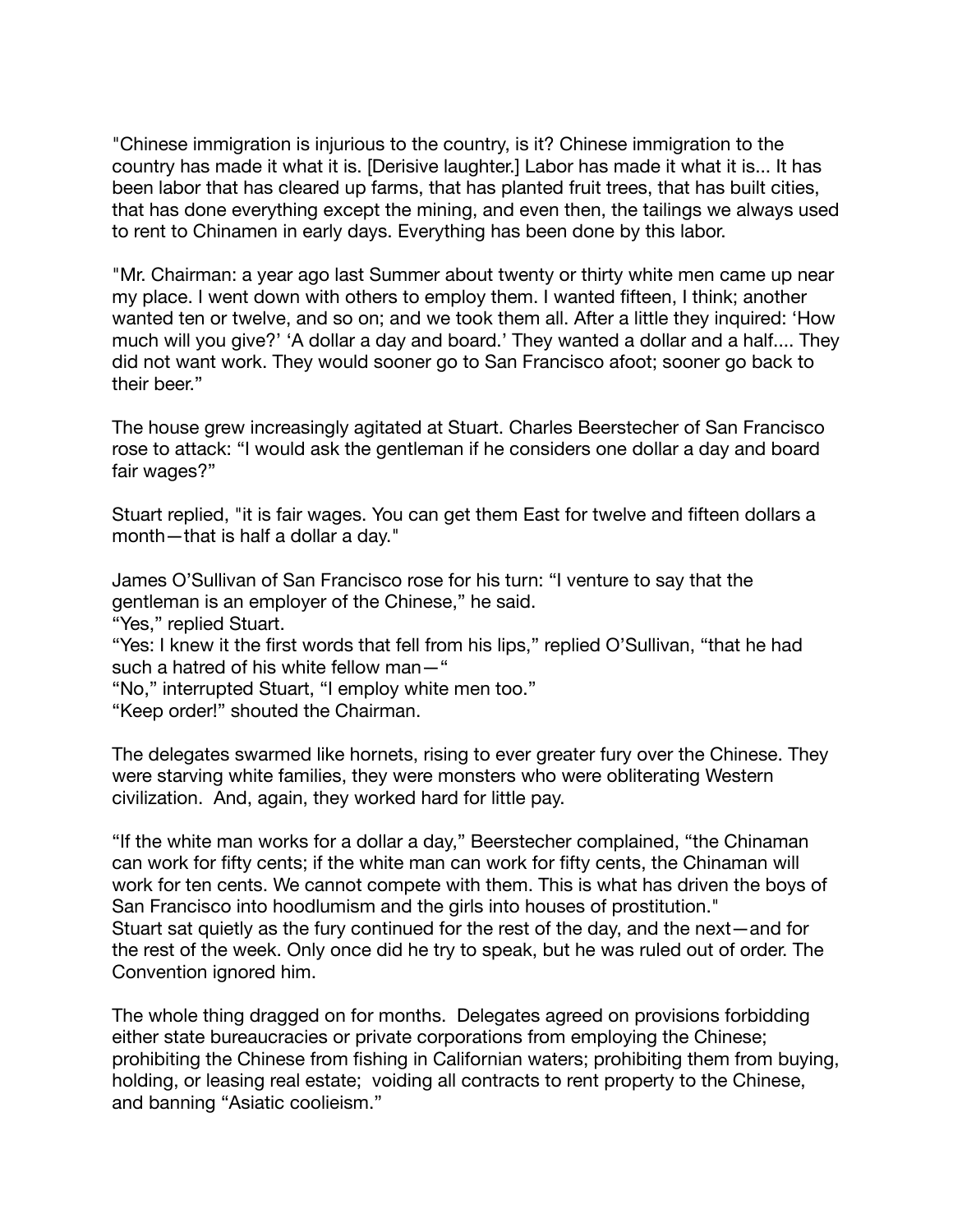Finally, on February 1, 1879, the Convention brought these provisions up for final approval. Stuart rose once more.

"I oppose this article, and I hope every section of it will be stricken out," he began. "Such savage monstrosity has never been penned by man. Is it for Christian men, in this enlightened age, and only for California, to commit this unnatural act of attempting the destruction, by starvation or otherwise, of over one hundred thousand men? Is there anything to be conceived more horrible or more savage?

Stuart begged the delegates to reconsider their extreme proposals.

"Let us now reflect, and use our better judgment and purer reasons, before we pass this terrible article. Such a barbarous, inhuman, or unnatural proposition has never been conceived or entered the brain of either Pagan or Christian man since the foundation of the world. Talk of the Draconian laws written in blood! These proposals would punish the very virtues of Chinese immigrants: You can trace down the stream of time through all savage life, with its wars, its cruelties, and its slavery, and fail to find its equal or parallel for injustice, treachery, or ingratitude.

"These men, after being invited to our shores, after building our railroads, clearing our farms, reclaiming over one million acres of our swamp and overflowed land, planting our vineyards and our orchards, reaping the crops of the small and the needy farmers, gathering our fruits and berries, digging and sacking our potatoes, supplying our markets with the smaller kinds of fish from the sea, manufacturing our woolen and other goods, cleaning up the tailings of our hydraulic mines, scraping the bedrock of our exhausted mining claims, and relieving most of the householders in this State of the household drudgery which would be imposed upon our wives and daughters, thus contributing to our happiness and true prosperity.

"Sir, after all this, which has added many millions annually to the State and nation's wealth, you would commit treason against our Government by putting this unjust and inhuman article in our organic law. I beg of gentlemen on this floor to pause, to consider well, and not to be carried away through blind prejudice, through political ambition, or through race hatred; but act like civilized, just, and Christian men; not to do an act that would shock all humane men throughout the world, both Christian and Pagan.

"Sir, this is what I plead for, and will ever plead for; and will sympathize with the weak and downtrodden of the world, and hope to ever remain on the side of humanity and justice as long as life shall last. I may well say that Man's inhumanity to man Makes countless thousands mourn [this a quote from Robert Burns]."

Stuart told the convention that he had been attacked in the newspapers and received death threats for his previous speech defending the Chinese. But, he said, "they emanate from sources too low, too filthy, too cowardly, for me to notice. I will now say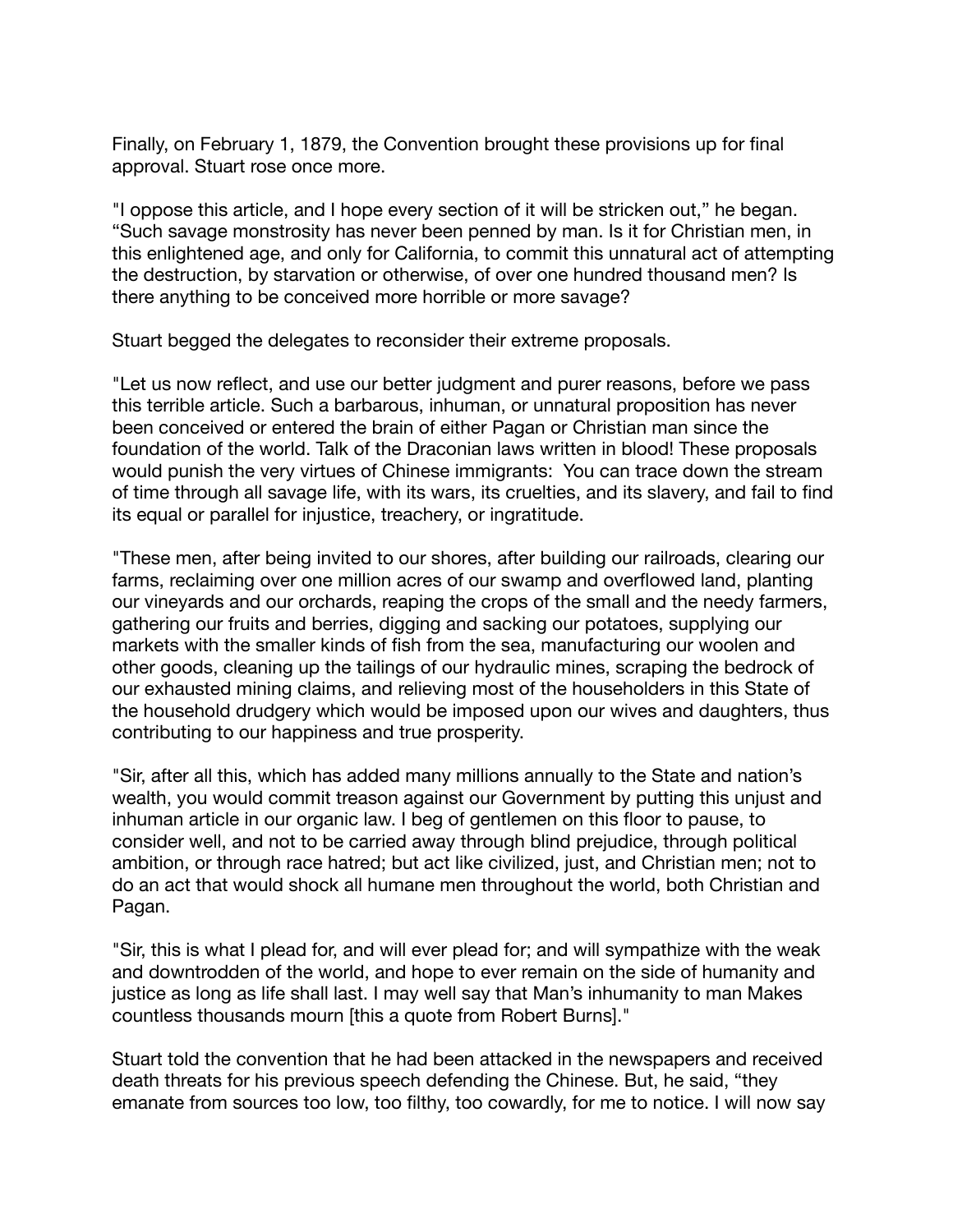that no threats, no fears, no intimidation, no coercion, shall ever deter me for a moment from defending the right or doing my conscientious duty."

He returned to his subject, and his plea became ever more desperate:

"It is complained that the Chinese are penurious in their diet, and that they live on nothing but rice. The truth is, however, that they live here at a greater cost, and have a greater variety of food... than do most of their Caucasian enemies... Of pork, poultry, fish, and vegetables, they use large quantities, and good, for which they pay high prices... And the general condition of health among them is far better in the country than among their Caucasian enemies... Every night, after their work is done, and frequently before they eat their meal, each and all go through the ablutions from head to foot, and on Sunday their bathing and washing occupy nearly half the day. What a lesson! What an example to their boasting Caucasian persecutors! It would be well for them and the country if they would copy or practice some of their heathen rites— such as cleanliness, economy, and industry... I am told that many [members of the Convention] agree with me. If so, why not speak...?

"[T]he gentleman from Alameda[,] Mr. Webster...in his fierce denunciation of the Chinese, I asked him whether Italians and others did not compete with them? He answered "The Italians compete with them only because they have been brought up from childhood to labor and economy." What a concession! Economy and labor! Oh, consistency, thou art a jewel. Mr. Reynolds of San Francisco, the ablest St. Paul of their tribe of persecutors, differs from all the rest in his persecution of them. He says he does so on account of their intelligence, industry, and thrift; not on account of their ignorance and filth. I think, sir, I see a ray of light beaming through the dark minds of these benighted persecutors, and hope, like their great leader, they will become converted and sin no more in this way..."

Stuart noticed here that his time was running out, and so he urged the delegates to recognize that Chinese immigrants were hardworking and honorable immigrants:

"Who are they who desecrate the Sabbath? Who form our rioters and our hoodlums? Who fill our alms houses? Who are plotting to overthrow our common schools? Who stuff our ballot boxes? Who are conspiring to overthrow and destroy our Government, and to utterly stamp out liberty, that despotism over conscience, mind, and muscle, may rise upon the ruins...? Who burn our railroad depots? Who threaten the lives of our best citizens? Who are plotting to despoil our wealthy men? Who claim two thirds of our public offices? Not Chinamen. Then who are they? You may search history through all time, and examine the nations of the East through their rise and fall, and you will find China where it now is and has been for over five thousand years. Yet you will fail to find an instance where she has overrun or crowded out a single nation, however near..."

At this point the chairman once again interrupted Stuart, indicating his time was up; and once again another delegate, this time a Mr. Howard of Los Angeles, spoke up,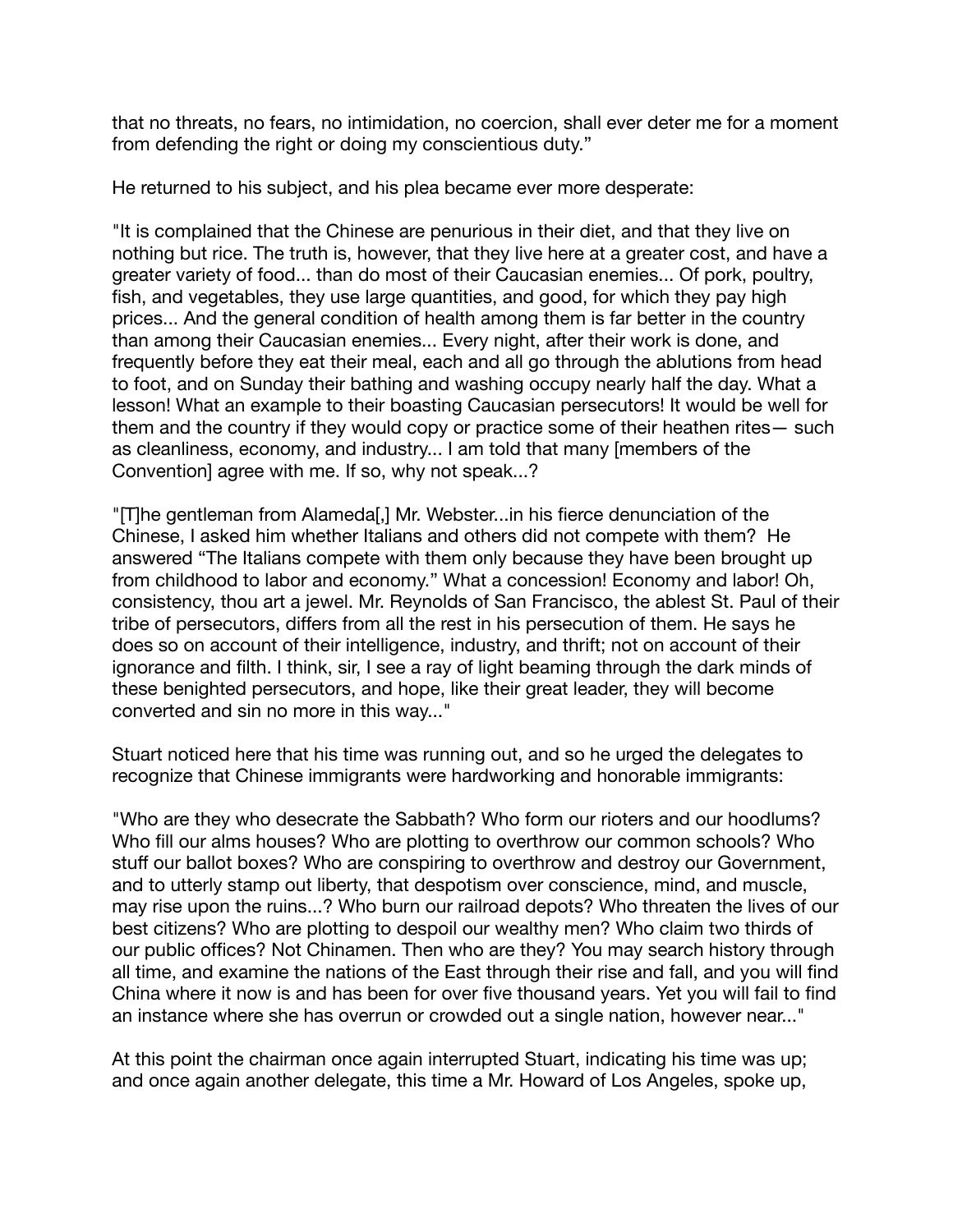saying: "I hope the gentleman will be allowed to proceed. He is the pluckiest man in the Convention. I give him my ten minutes."

Stuart replied:

"Thank you, General. As I was saying, on the contrary, her laborers, traders, and merchants have all been encouraged to settle [throughout the world]... Sir, when I was a candidate... [t]hey charged that I had said a Chinaman was better than an Irishman or a Dutchman. I said no such thing; but did say that they had as much right here as either and should be protected the same; and I say so still...

"Give to the children of these people (and some of them native born) the privilege of our common schools in return for the school taxes they pay; cease persecuting them by personal assault, to which the law is blind; stop this disgraceful special legislation against them; stop this relentless, heartless, and inhuman persecution of foreigners...and then, and only then, will we do our duty.

"What right has the State to exact of these men poll and other school taxes, and then legislate against them, prohibiting their children the privilege of her common schools? Why pass and continue to pass arbitrary and oppressive laws against them? Why does the State fail to protect them from murder, arson, and outrage? I charge the city of San Francisco with cowardice in not protecting them in the exercise of their rights of 'life, liberty, and the pursuit of happiness,' which all men are guaranteed under our flag; while they have collected millions of dollars in taxes, licenses, and otherwise, yet they furnish them no protection in return.

"They pass cruel ordinances against them; they harass and annoy them through every device the law can invent, and why are similar outrages heaped upon them in nearly every county, town, village, or hamlet in this state? Tell me; tell me; oh, tell me, why they are not protected like others in their honest toil? Or is this to be the final sum of all villainy? In case the outrages on these people do not cease in this state, and it refuses longer to protect them, then I call upon our Government to give them the ballot, that they may protect themselves. If it does not, then I demand the repeal of all naturalization laws, and to modify all immigration laws, with other nations, under the treaty making power."

Sandefur imagines "there was probably a contemptuous silence in the crowd when Stuart sat. Only one delegate rose to reply; the anti-Chinese provisions were certain to pass. 'I regret that I must differ," cracked the delegate. "It is a question between people of our own race, who build homes and build up the county, and the heathen, who band together like brutes, and I must choose the former.'"

Finally, on February 1, 1879, the Convention brought these provisions up for final approval.